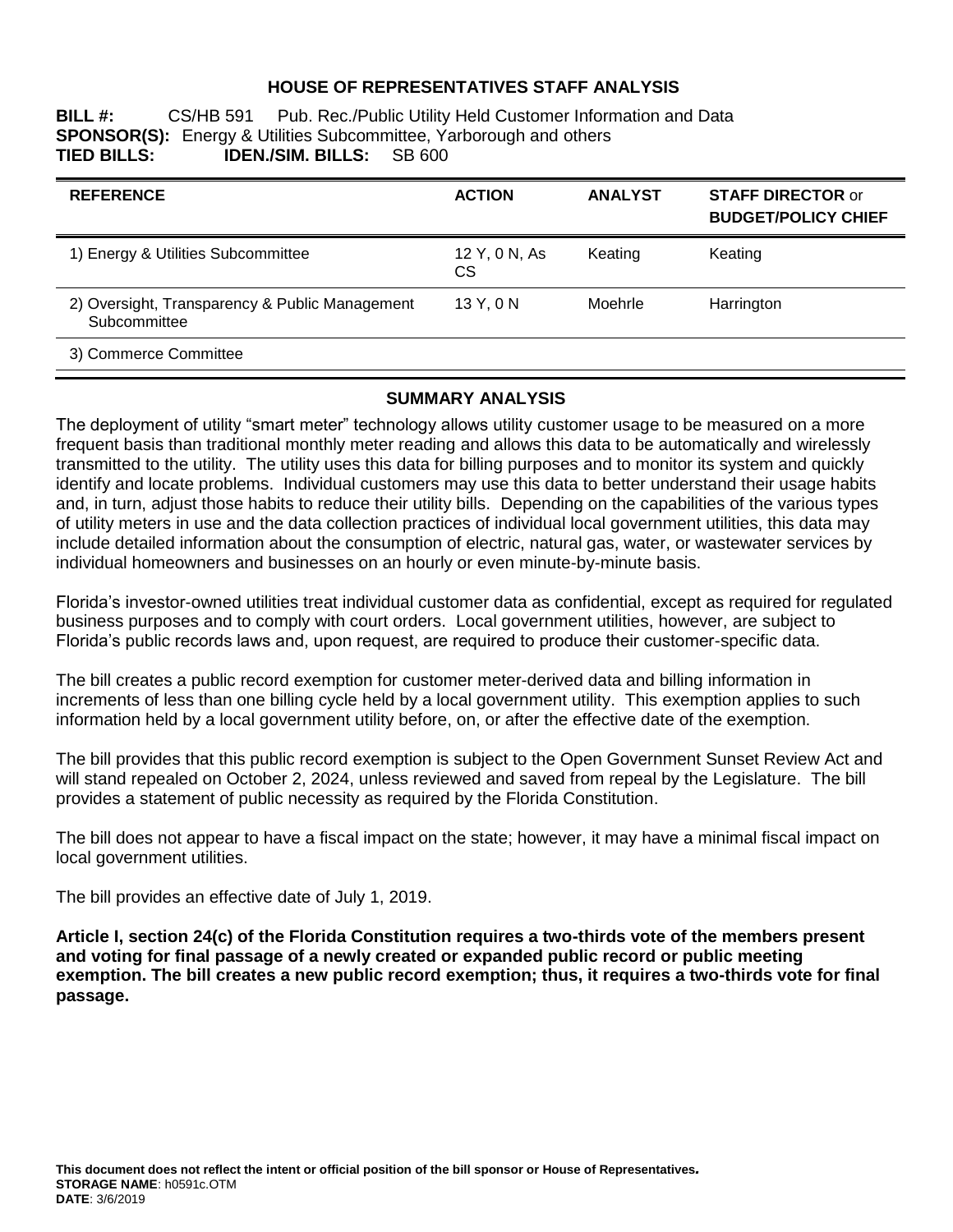# **FULL ANALYSIS**

# **I. SUBSTANTIVE ANALYSIS**

# A. EFFECT OF PROPOSED CHANGES:

## **Present Situation**

## Public Records

Article I, section 24(a) of the Florida Constitution sets forth the state's public policy regarding access to government records. This section guarantees every person a right to inspect or copy any public record of the legislative, executive, and judicial branches of government. The Legislature, however, may provide by general law for the exemption of records from the requirements of article I, section 24(a) of the Florida Constitution. The general law must state with specificity the public necessity justifying the exemption (public necessity statement) and must be no broader than necessary to accomplish its purpose.<sup>1</sup>

Public policy regarding access to government records is addressed further in the Florida Statutes. Section 119.07(1)(a), F.S., guarantees every person a right to inspect and copy any state, county, or municipal record. Furthermore, the Open Government Sunset Review Act<sup>2</sup> provides that a public record or public meeting exemption may be created or maintained only if it serves an identifiable public purpose. In addition, it may be no broader than is necessary to meet one of the following purposes:

- Allows the state or its political subdivisions to effectively and efficiently administer a governmental program, which administration would be significantly impaired without the exemption.
- Protects sensitive personal information that, if released, would be defamatory or would jeopardize an individual's safety; however, only the identity of an individual may be exempted under this provision.
- Protects trade or business secrets. $3$

The Act also requires the automatic repeal of a public record or public meeting exemption on October 2nd of the fifth year after its creation or substantial amendment, unless the Legislature reenacts the exemption.<sup>4</sup>

# Local Government Utilities

Pursuant to article VIII, section 2(b) of the Florida Constitution, municipalities have the governmental, corporate, and proprietary powers to enable them to conduct municipal government, perform municipal functions, and render municipal services, and may exercise any power for municipal purposes, except when expressly prohibited by law.

Municipalities are authorized by general law to provide water and sewer utility services.<sup>5</sup> According to a 2014 staff analysis, 254 municipalities provided water services and 222 municipalities provided wastewater service at that time.<sup>6</sup> Municipalities also are authorized by general law to provide natural

 $\overline{a}$ 

**STORAGE NAME**: h0591c.OTM **PAGE: 2** <sup>6</sup> Florida House of Representatives Staff Analysis of HB 813 (2014), p. 3 (Mar. 18, 2014).

**DATE**: 3/6/2019

<sup>1</sup> FLA. CONST. art. I, s. 24(c).

 $2$  S. 119.15, F.S.

 $3^3$  S. 119.15(6)(b), F.S.

 $4$  S. 119.15(3), F.S.

<sup>&</sup>lt;sup>5</sup> Pursuant to s. 180.06, F.S., a municipality may "provide water and alternative water supplies;" "provide for the collection and disposal of sewage, including wastewater reuse, and other liquid wastes;" and "construct reservoirs, sewerage systems, trunk sewers, intercepting sewers, pumping stations, wells, siphons, intakes, pipelines, distribution systems, purification works, collection systems, treatment and disposal works" to accomplish these purposes.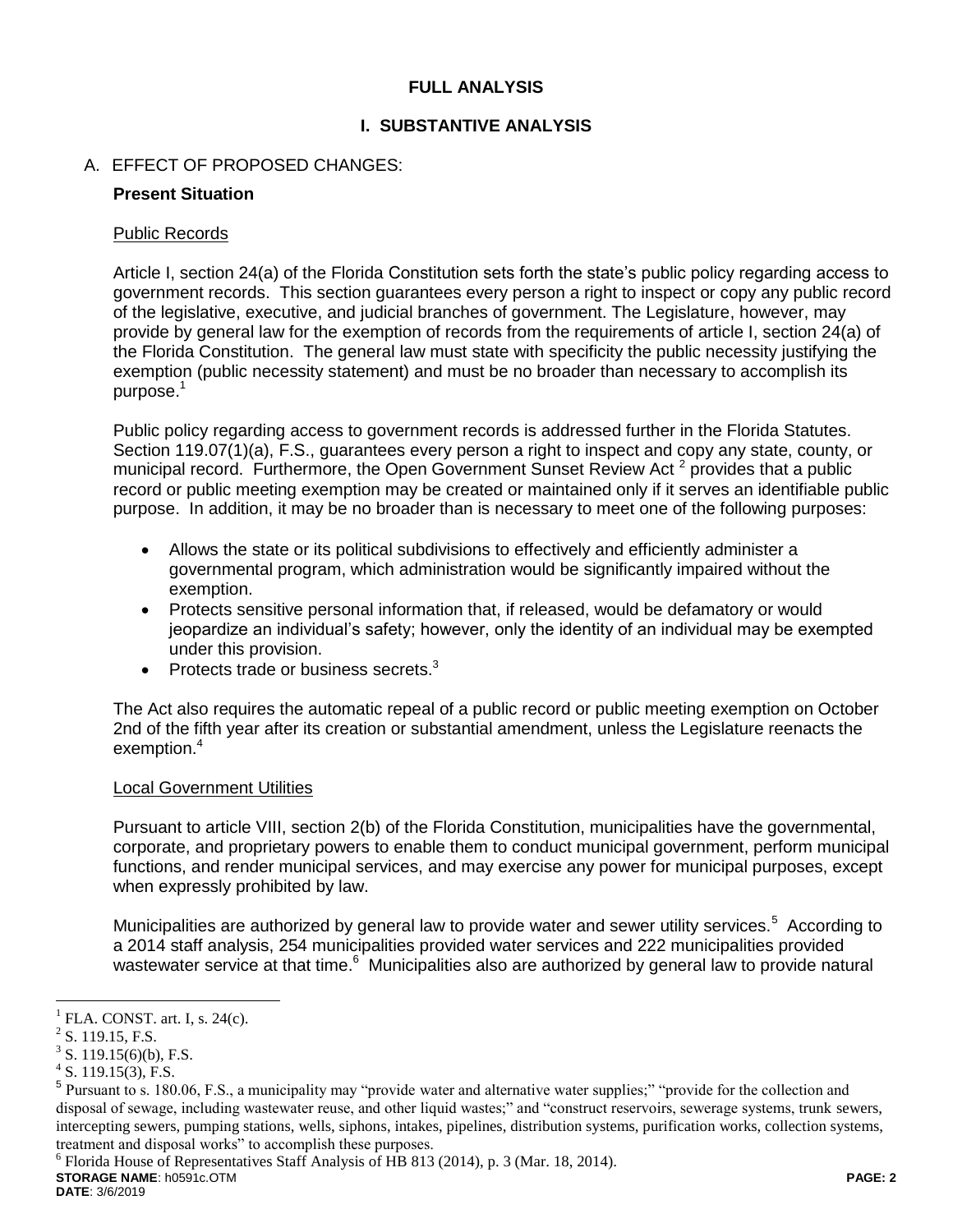gas services.<sup>7</sup> As of December 31, 2017, 27 municipally owned natural gas utilities provided service in the state.<sup>8</sup> With respect to electricity service, 33 municipally owned electric utilities serve approximately 14 percent of the state's population.<sup>9</sup>

Pursuant to article VIII, section 1 of the Florida Constitution, counties not operating under a charter have the power of self-government as provided by general or special law, while charter counties have all powers of self-government not inconsistent with general law or with special law approved by the county electors. Counties are authorized by general law to provide water and sewer utility services both within their individual boundaries and in adioining counties.<sup>10</sup>

### Utility Customer Consumption Data

Traditional, analog utility meters record consumption at a utility customer's premises. On a regular, periodic basis, the meter is "read" in person by a utility employee to determine how much of the utility's service – electric, natural gas, or water/wastewater – was used at the premises since the last meter reading. This data is used by the utility for purposes of customer billing.

In recent years, utilities have deployed, to varying degrees, newer "smart meter" technologies that measure a utility customer's consumption on a more frequent basis (e.g., hourly) and transmit this data automatically and wirelessly to the utility. The utility still uses this data for billing purposes but also can use it to monitor its system and identify and locate problems more quickly. This more detailed consumption data may also be shared with individual utility customers, who may use it to better understand their usage habits and, in turn, adjust those habits to reduce their utility bills.

Florida's investor-owned utilities treat individual customer data as confidential, except as required for regulated business purposes and to comply with court orders.<sup>11</sup> Local government utilities, however, are subject to Florida's public records laws and, upon request, are required to produce their customerspecific data.

# **Effect of Proposed Changes**

The bill creates a public record exemption for customer meter-derived data and billing information in increments of less than one billing cycle held by a local government utility.<sup>12</sup> Depending on the capabilities of the various types of utility meters in use and the data collection practices of individual local government utilities, this data may include detailed information about the consumption of electric, natural gas, water, or wastewater services by individual homeowners and businesses on an hourly or even minute-by-minute basis. This exemption applies to such information held by a local government utility before, on, or after the effective date of the exemption.<sup>13</sup>

The bill provides a statement of public necessity as required by the Florida Constitution, which provides the following legislative findings:

 Safeguarding customer meter-derived data and billing information in increments less than one billing cycle is of the utmost importance.

 $\overline{a}$ 

<sup>7</sup> S. 180.06(8), F.S.

<sup>8</sup> Florida Public Service Commission, *Facts & Figures of the Florida Utility Industry*, p.13 (May 2018).

<sup>&</sup>lt;sup>9</sup> Florida Municipal Electric Association, *Who is FMEA*, https://www.publicpower.com/about-us (last visited Feb. 15, 2019).

 $^{10}$  S. 125.01(1)(k)1., F.S. and s. 153.03, F.S.

<sup>&</sup>lt;sup>11</sup> See Florida Public Service Commission, Smart Meters, http://www.psc.state.fl.us/ElectricNaturalGas/SmartMeters (last visited Feb. 16, 2019).

<sup>&</sup>lt;sup>12</sup> For purposes of this exemption, "utility" means an entity that provides electricity, natural gas, telecommunications, water, chilled water, reuse water, or wastewater. S. 119.011(15), F.S.

<sup>&</sup>lt;sup>13</sup> S. 119.0713(5)(b), F.S. In 2001, the Florida Supreme Court ruled that a public record exemption does not apply retroactively unless the legislation clearly expresses such intent. *Memorial Hospital-West Volusia, Inc. v. News-Journal Corporation*, 729 So.2d 373 (Fla. 2001).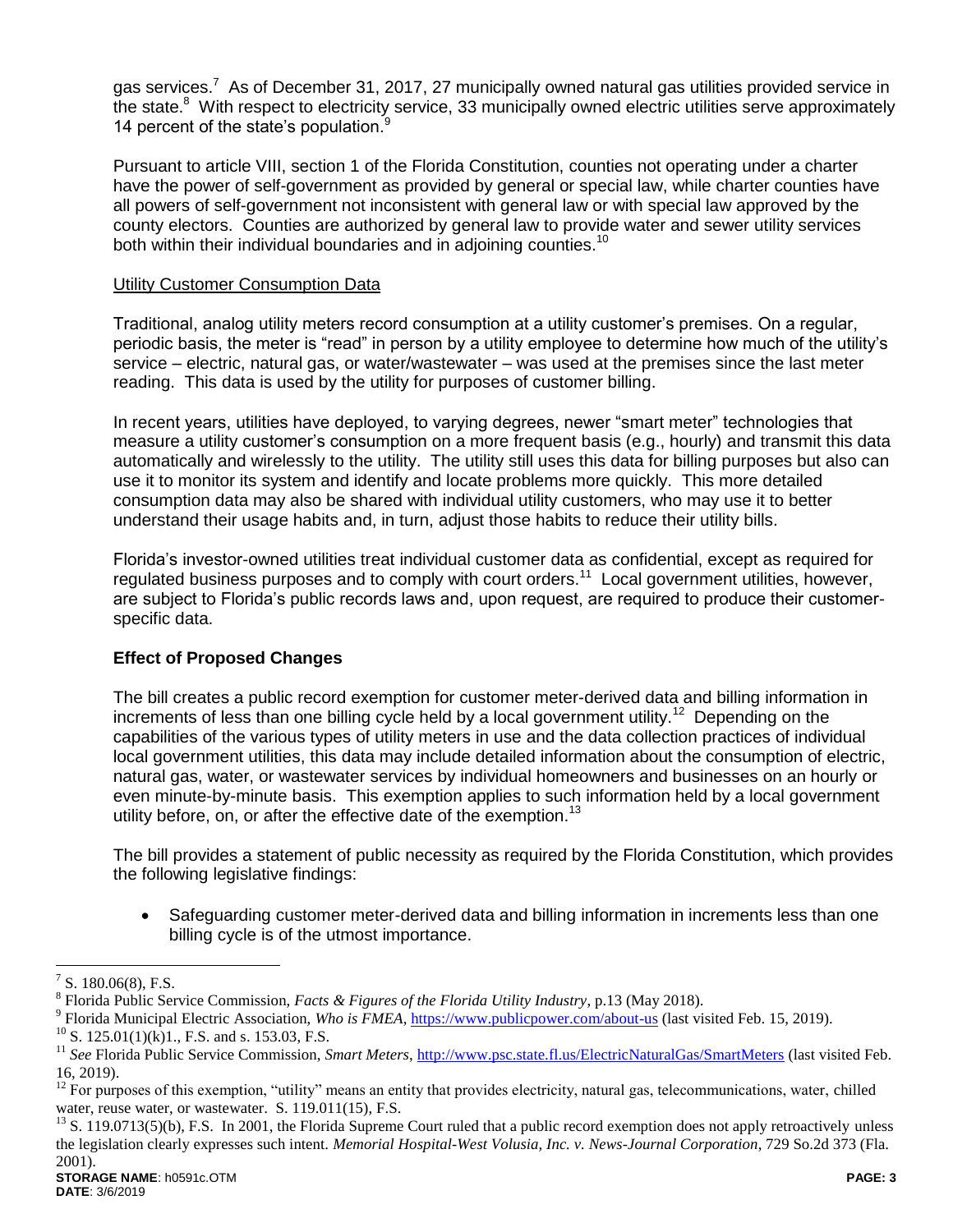- Smart meters can record and transmit detailed data on a customer's use of utility services, presenting unique security concerns. A 2010 report by the United States Department of Energy recognized these concerns and recommended that this data be protected from release to third parties.
- This detailed customer data can be used specifically to identify minute-by-minute usage patterns, including the exact appliance or service being used, creating significant security issues for businesses and homeowners.

In accordance with s. 119.15, F.S, the exemption is subject to the Open Government Sunset Review Act and stands repealed on October 2, 2024, unless reviewed and saved from repeal through reenactment by the Legislature.

B. SECTION DIRECTORY:

**Section 1.** Amends s. 119.0713, F.S., relating to local government agency public records exemptions.

**Section 2.** Provides a statement of public necessity.

**Section 3.** Provides an effective date of July 1, 2019.

# **II. FISCAL ANALYSIS & ECONOMIC IMPACT STATEMENT**

- A. FISCAL IMPACT ON STATE GOVERNMENT:
	- 1. Revenues:

None.

2. Expenditures:

None.

- B. FISCAL IMPACT ON LOCAL GOVERNMENTS:
	- 1. Revenues:

None.

2. Expenditures:

The bill could have a minimal fiscal impact on local government utilities because staff responsible for complying with public record requests may require training related to the new public record exemption. In addition, local government utilities could incur costs associated with redacting the exempt information prior to releasing a record. The costs, however, would be absorbed, as they are part of the day-to-day responsibilities of the local government utility.

C. DIRECT ECONOMIC IMPACT ON PRIVATE SECTOR:

None.

D. FISCAL COMMENTS:

None.